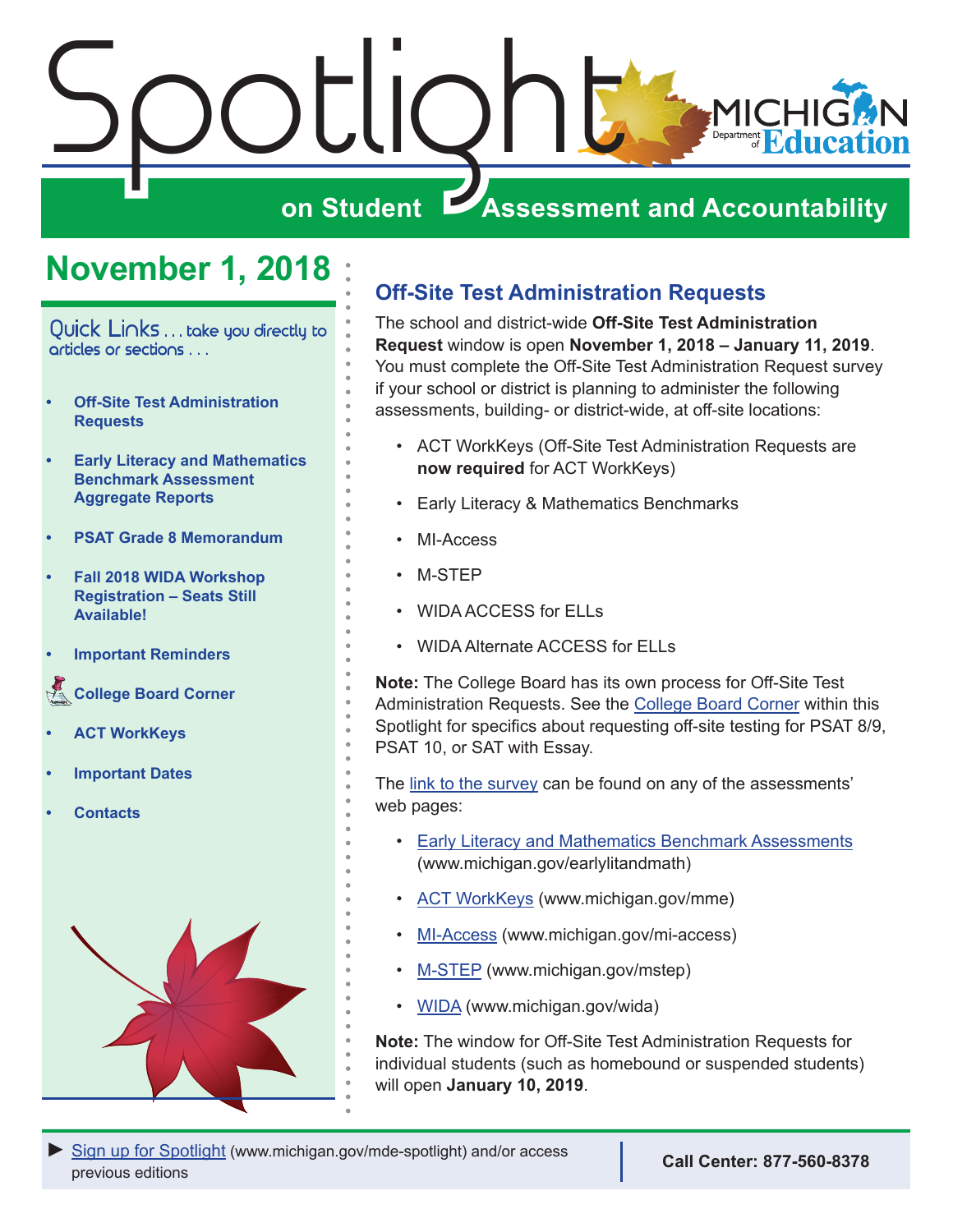## <span id="page-1-0"></span>**Early Literacy and Mathematics Benchmark Assessment Aggregate Reports**

We are excited to announce that the **Early Literacy and Mathematics Benchmark Assessment aggregate-level Demographic Reports** for the Fall 2018 administration are available in the **Dynamic Reporting System** through the [OEAA Secure Site](http://www.michigan.gov/oeaa-secure) (www.michigan.gov/oeaa-secure). Detailed directions for accessing reports can be found in the [Dynamic](https://www.michigan.gov/documents/mde/How_to_Navigate_Dynamic_Score_Reports_532306_7.pdf)  [Score Reporting Site User Guide](https://www.michigan.gov/documents/mde/How_to_Navigate_Dynamic_Score_Reports_532306_7.pdf), which is located on the [Early Literacy and Mathematics web page](www.michigan.gov/earlylitandmath) (www. michigan.gov/earlylitandmath) under the **Reporting** section.

The Demographic Report provides aggregated raw score data by displaying the number of students assessed, the mean percent of points earned, and the mean points earned for all selected demographic subgroups of students by grade and content. Data is aggregated at the School, District, ISD, and State levels.

The fall Early Literacy and Mathematics Benchmark Assessment occurs before the official collection of Michigan Student Data System (MSDS) data. This means that the demographic data—such as grade level and the additional reporting groups, e.g., such as English Learner (EL), Former English Learner (FEL), Students with Disabilities (SWD), Homeless, and Economically Disadvantaged (ED)—will not display a student's current status if the data has not yet been entered in MSDS or if the student's status has changed since last year. In these cases, a footnote on the report will display "Date last modified 10/21/2018."

The report will be updated after the official collection of MSDS data. The updated MSDS demographic data will be applied in early December and the "Date last modified" will be revised at that time to indicate when the updates were applied.

### **PSAT Grade 8 Memorandum**

Please see the [memo from Interim State](http://www.michigan.gov/documents/mde/PSAT_Assessment_637506_7.pdf)  [Superintendent Sheila Alles](http://www.michigan.gov/documents/mde/PSAT_Assessment_637506_7.pdf) (http://www.michigan.gov/ documents/mde/PSAT\_Assessment\_637506\_7.pdf) regarding Michigan's grade 8 assessments.

### **Fall 2018 WIDA Workshop Registration – Seats Still Available!**

The Office of Assessment and Accountability (OEAA), the Office of Education Services (OES), and WIDA are offering two new free workshops this fall that may be of interest to Title III directors, English Learner (EL) educators, WIDA test coordinators, and content area teachers. The workshops are designed to offer in-depth training for administering the WIDA assessments. There are still plenty of seats left at the two locations, so register today!

#### **WIDA ACCESS for ELLs Online Test Administrator Training**

During this half-day training, test administrators explore how the WIDA Standards and Assessment System is connected to the ACCESS for ELLs Online. Participants will learn to administer the online test to students. All participants must have computers or tablets and an internet connection to access sample items and the WIDA Assessment Management System (AMS).

Dates and Locations of this Workshop:

**Date and Location #1:** Library of Michigan, Lake Michigan Room, 702 W. Kalamazoo Street, Lansing, MI 48915

• **Tuesday, November 13, 2018 from 9:00 AM to 12:00 PM** (8:30 – 9:00 coffee service and registration) Morning Session [REGISTER NOW](https://www.eventbrite.com/e/wida-access-for-ells-online-test-administrator-training-morning-session-tickets-49553241078)

*(Continued on next page)*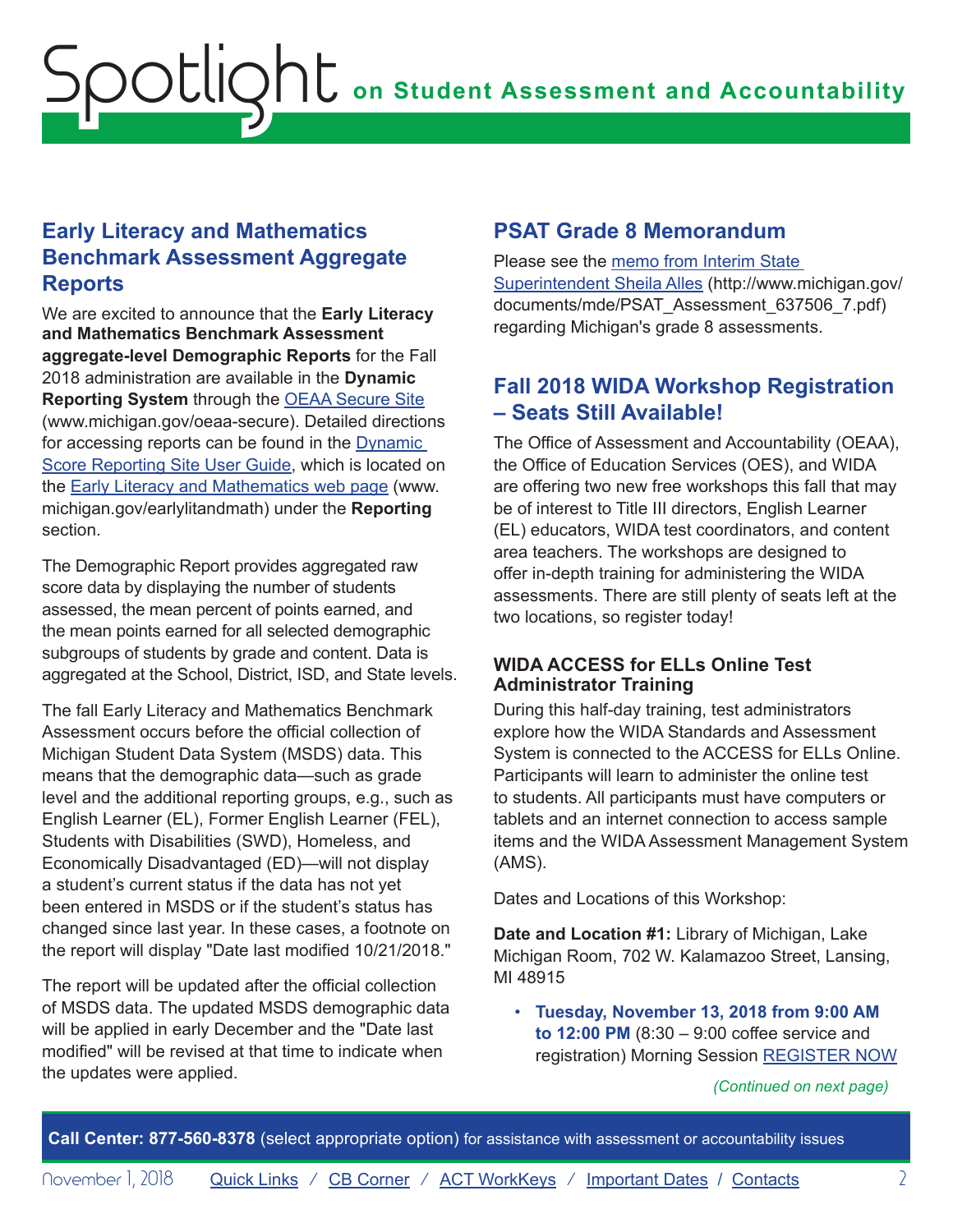<span id="page-2-0"></span>• **Tuesday, November 13, 2018 from 1:00 PM to 4:00 PM** Afternoon Session [REGISTER NOW](https://www.eventbrite.com/e/wida-access-for-ells-online-test-administrator-training-afternoon-session-tickets-49553858926)

**Date and Location #2:** Van Buren ISD, 490 S. Paw Paw Street, Lawrence, MI, 49064

- **Wednesday, November 14, 2018 from 9:00 AM to 12:00 PM** (8:30 – 9:00 coffee service and registration) Morning Session [REGISTER NOW](https://www.eventbrite.com/e/wida-access-for-ells-online-test-administrator-training-morning-session-registration-49556628209)
- **Wednesday, November 14, 2018 from 1:00 PM to 4:00 PM** Afternoon Session [REGISTER NOW](https://www.eventbrite.com/e/wida-access-for-ells-online-test-administrator-training-afternoon-session-tickets-49554099646)

#### **WIDA MODEL Paper Test Administrator Training**

The WIDA MODEL is a series of English language proficiency assessments for Kindergarten through Grade 12. The Kindergarten MODEL is only available in a paper kit format. The WIDA MODEL is not a required assessment, however educators can use MODEL as an interim progress monitoring assessment for ELs. Participants will learn how to administer, monitor, and score as applicable each language domain of the assessment. Participants will benefit from bringing their MODEL kits for the corresponding grade clusters they will be administering. Kits can be purchased through the [WIDA Store](https://www.wceps.org/store) (https://www. wceps.org/store).

A light continental breakfast and lunch will be provided.

#### [REGISTER NOW](https://www.eventbrite.com/e/wida-model-paper-test-administrator-training-tickets-49553950199)

**Date of Workshop: Thursday, November 15, 2018 from 9:00 AM to 4:00 PM** (8:00 AM to 9:00 PM registration and breakfast)

**Location:** Van Buren ISD 490 SW. Paw Paw Street, Lawrence, Michigan 49064

If you have questions about these workshops, or need help with registration, please contact [mde-oeaa@](mailto:mde-oeaa%40michigan.gov?subject=) [michigan.gov,](mailto:mde-oeaa%40michigan.gov?subject=) or call 877-560-8378, Option 8.

## **Important Reminders**

## **M-STEP Online Passage-Based Field Test**

The Michigan Department of Education (MDE) invites you to participate in an M-STEP online **Passage-based Writing Field Test** for students in grades 3–8. The field test takes place **January 7 – February 1, 2019**.

To participate, you just need to Pre-ID students in the [Office of Educational Assessment and](http://www.michigan.gov/oeaa-secure)  [Accountability \(OEAA\) Secure Site](http://www.michigan.gov/oeaa-secure) (www.michigan. gov/oeaa-secure) beginning **November 19, 2018**. For more information, see the [October 25, 2018](https://www.michigan.gov/documents/mde/10.25.2018_Spotlight_636974_7.pdf)  [Spotlight](https://www.michigan.gov/documents/mde/10.25.2018_Spotlight_636974_7.pdf) (www.michigan.gov/mde-spotlight).

Click on the icon below to access the New **Assessment Coordinator Training Guide** or go to any assessment web page and look for the icon.

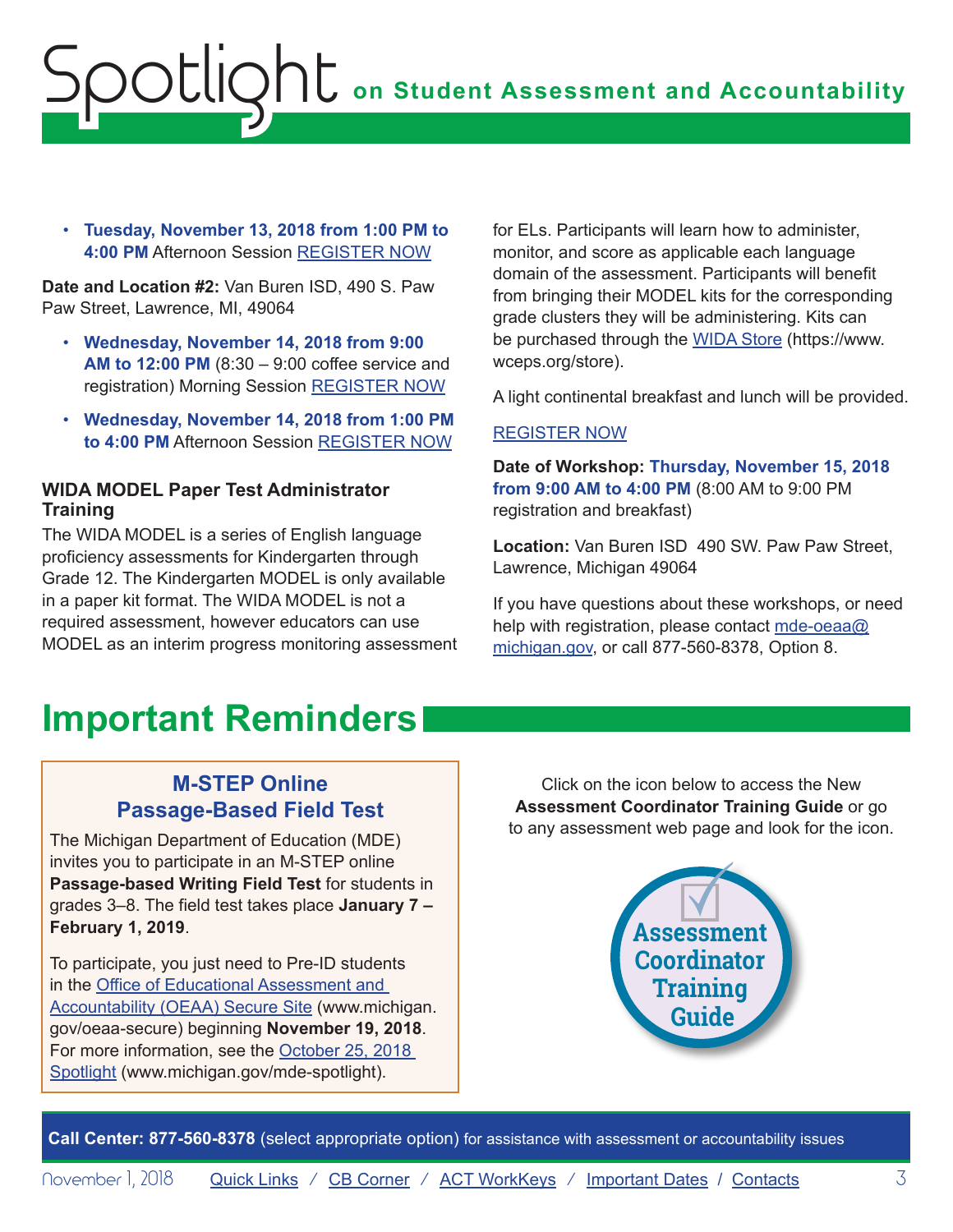#### <span id="page-3-1"></span>College Board Corner **Reminders**

<span id="page-3-0"></span>Spotlight

 *Information on SAT*™*, PSAT 8/9*™*, and PSAT10*™ *provided by the College Board*

### **Questions about Spring PSAT 8/9, PSAT 10, or SAT?**

- call the Michigan Educator Hotline: 866-870-3127 (select Option 1)
- email [michiganadministratorsupport@](mailto:michiganadministratorsupport%40collegeboard.org?subject=) [collegeboard.org](mailto:michiganadministratorsupport%40collegeboard.org?subject=)

## **Note:**

Establishment activities are underway. Please continue to review the **Test Center Participation** page in the [OEAA Secure Site](http://www.michigan.gov/oeaa-secure) (www.michigan. gov/oeaa-secure) as we continue to update AI (Attending Institution) codes and participation on a daily basis. Schools without a prior AI code will take longer to be assigned one. Wait until mid-November to call College Board about accurate participation status.

#### **Off-Site Testing**

Most schools participating in the state-provided test administrations in April 2019 will use the school as the test location. However, if your school is a virtual school or if you want to administer the PSAT 8/9, PSAT 10, or SAT with Essay on the same day and don't have enough room in your school, you can request off-site testing.

These additional locations must be approved by the College Board to make sure they meet testing, staffing, training, and security requirements. Here's how to request approval:

- 1. Identify a facility (or facilities) that will meet your needs for off-site testing.
- 2. Download and save the College Board Off-site Testing Plan spreadsheet available on the [College Board Michigan web page](http://www.collegeboard.org/michigan) (www.collegeboard.org/michigan) under the **Resources** section.
- 3. Read the information in the **Off-Site Guidelines** tab of the spreadsheet.
- 4. Fill in the required cells in the **Off-Site Request Form** tab of the spreadsheet. Some required information includes name and address of the proposed testing location, off-site coordinator information, and details on how materials will be kept secure. Use the **Instructions** tab in the spreadsheet for guidance.
- 5. Fill out the **Off-Site Request Form** tab for every off-site location your school needs, by copying and pasting the **Off-Site Request Form** worksheet into a new tab.
- 6. Return the completed spreadsheet to [testingplans@info.collegeboard.org](mailto:testingplans%40info.collegeboard.org?subject=) no later than **midnight ET December 14, 2018**.
- 7. The College Board will work with test coordinators requesting off-site testing

*(Continued on next page)*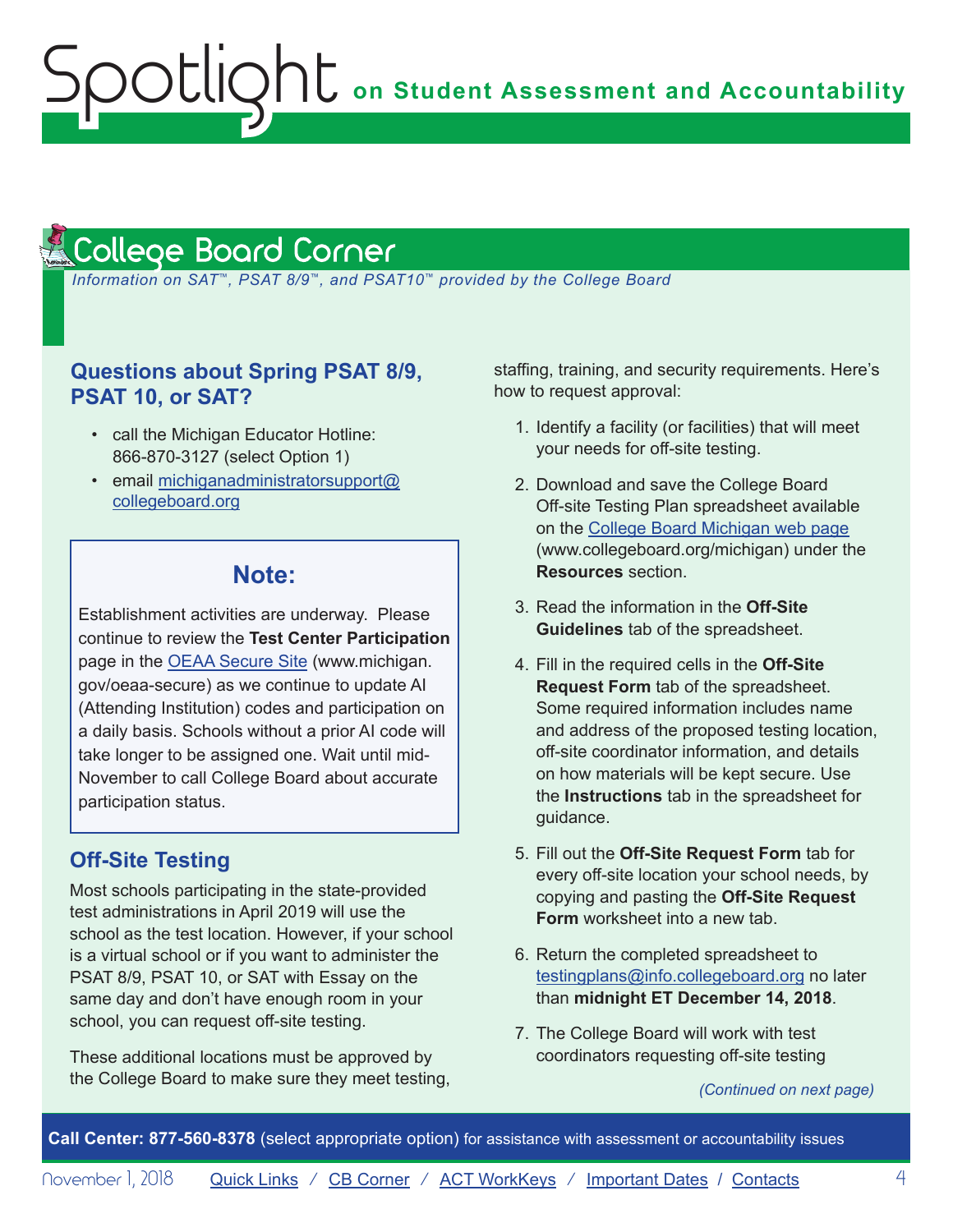locations to ensure the location meets the requirements. If necessary, the College Board will contact test coordinators to make recommendations to improve security and to address any outstanding concerns. Please respond to inquiries in a timely manner to ensure approval of your off-site testing plan in time for test day.

8. Once approved, an email will be sent to the submitter, communicating the approval. All plans submitted on time will be reviewed by **February 1, 2019**.

A few things to note about off-site testing:

- Off-site locations will use their AI (Attending Institution) code for all forms this year. NO test center codes will be used. You can find test center codes in the Test Participation page of the Secure Site, but these are not required for any documentation this year. Test coordinators are highly encouraged to use testing room codes to help process any irregularities that may occur at the off-site locations.
- A test coordinator must be identified in the Educational Entity Master (EEM) for the AI (Attending Institution). Additionally, a unique off-site test coordinator must be

identified for each off-site test location in the testing plan. A single person may oversee all assessments administered at an off-site location or a different off-site test coordinator may be identified for each assessment. While contact information for the off-site test supervisors will not be captured or reflected in the Educational Entity Master (EEM), the College Board will store this information.

- Pre-identification will be completed by the AI, not by each off-site location. It is the responsibility of the off-site test coordinators to be aware of which students are testing at each location.
- Test materials will also be shipped to the AI location. The test coordinator at the AI will be responsible for coordinating the secure transport of materials from the AI location to the attention of the off-site test coordinator at each testing location.
- Requests for off-site testing for other Michigan assessments (M-STEP, ACT WorkKeys) must be done separately for each assessment. See the [Online Testing Waiver](https://www.michigan.gov/documents/mde/10.25.2018_Spotlight_636974_7.pdf)  [article](https://www.michigan.gov/documents/mde/10.25.2018_Spotlight_636974_7.pdf) in the October 25 Spotlight (www. michigan.gov/mde-spotlight) for additional information.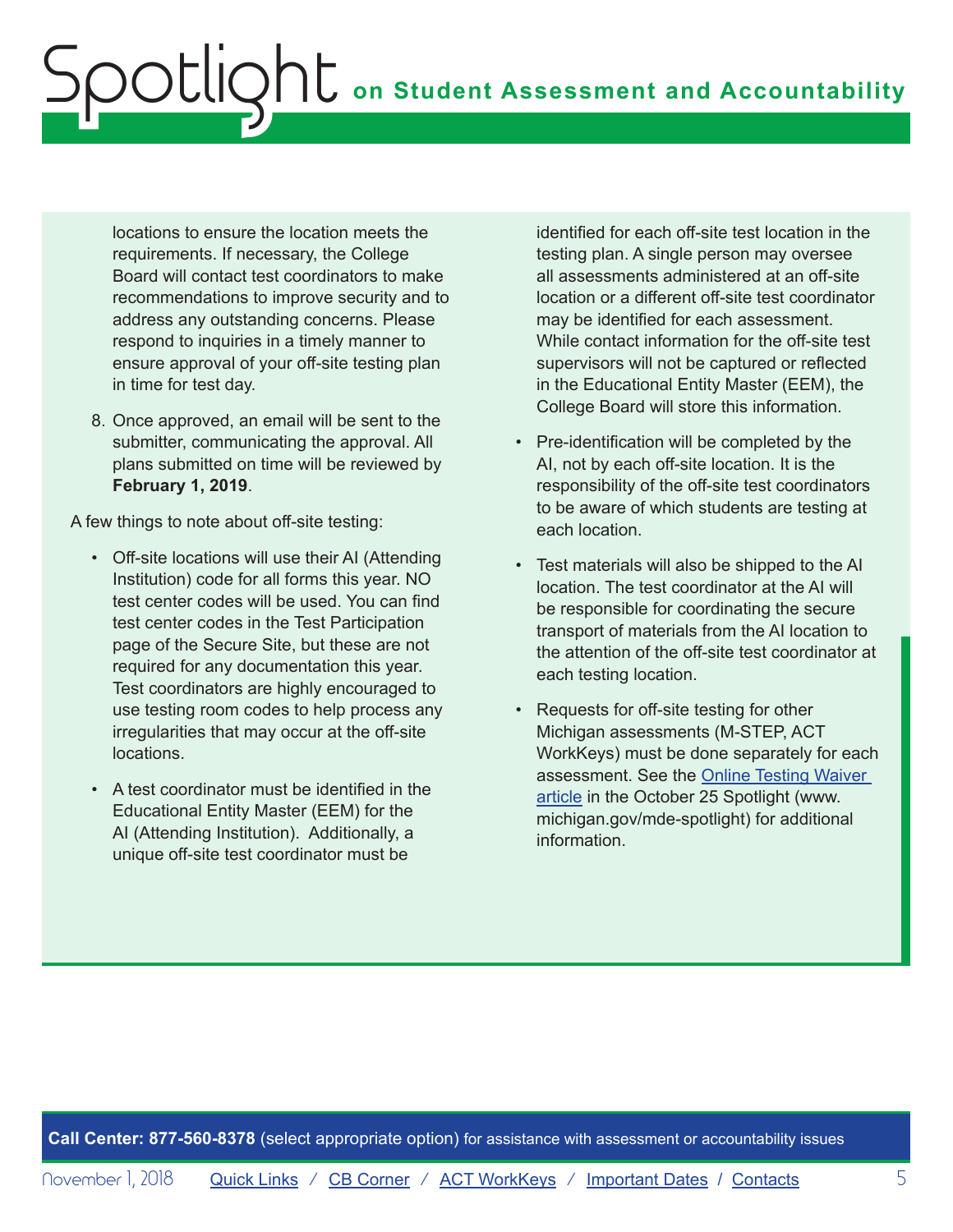## **on Student Assessment and Accountability**

<span id="page-5-1"></span>

Information on ACT WorkKeys<sup>®</sup> provided by the ACT<sup>®</sup>.

#### **Manage Participation**

<span id="page-5-0"></span>Spotlight

All schools, public and participating nonpublic, must confirm in PearsonAccess<sup>next</sup> that they are participating in order to receive test materials and to administer the WorkKeys assessment. This process is called **Manage Participation** and will only take approximately five minutes. You will indicate your school's participation status and select your preferred materials receipt dates. The window to complete the Manage Participation is **November 5** through **November 30, 2018**.

Instructions on completing the Manage Participation Process were emailed to District Assessment Coordinators and WorkKeys Test Coordinators listed in the [Educational Entity Master](www.michigan.gov/EEM)  [\(EEM\)](www.michigan.gov/EEM) (www.michigan.gov/eem) on **October 31, 2018**.

Only the assigned WorkKeys Test Coordinator listed in the EEM, for both public and nonpublic schools, will receive an **ACT Account Access: New Account** email from NoReplyTestAdmin@ act.org on **November 5, 2018.** The email includes a link and instructions to create your password. Once the WorkKeys Test Coordinator has created a password, they'll receive a confirmation email and be able to log into the system. If the WorkKeys Test Coordinator did not receive this email on November 5, 2018, please contact ACT at the web page or phone number listed on the following page.

#### **How to Submit Your ACT WorkKeys Participation Information**

To submit your school's participation information, take the following steps:

- 1. Access the PearsonAccess<sup>next</sup> User's Guide [for ACT WorkKeys](http://www.act.org/content/dam/act/unsecured/documents/PANUserGuide-ACTWorkKeys.pdf) on the [ACT state testing](http://www.act.org/stateanddistrict/michigan)  [website](http://www.act.org/stateanddistrict/michigan) (www.act.org/stateanddistrict/ michigan) in the **Configuration** section.
- 2. Navigate to the Manage Participation screens and complete your participation information.
	- a. If your school will participate, complete the Participating section:
		- □ **Paper Initial Standard Test Date** always choose **April 10, 2019**
		- □ **Paper Initial Accommodations Test Window Start Date** – always choose April 10, 2019
		- □ **Materials Receipt Dates** select either the week of March 11, 2019 or March 18, 2019
	- b. If your school will not participate, complete the Not Participating section:
		- □ **Reason for Not Participating** select the appropriate option for your school or choose Other and then complete the Other Reason for Not Participating text box.
	- c. Click **Save** and log out of PearsonAccess<sup>next</sup>.

*(Continued on next page)*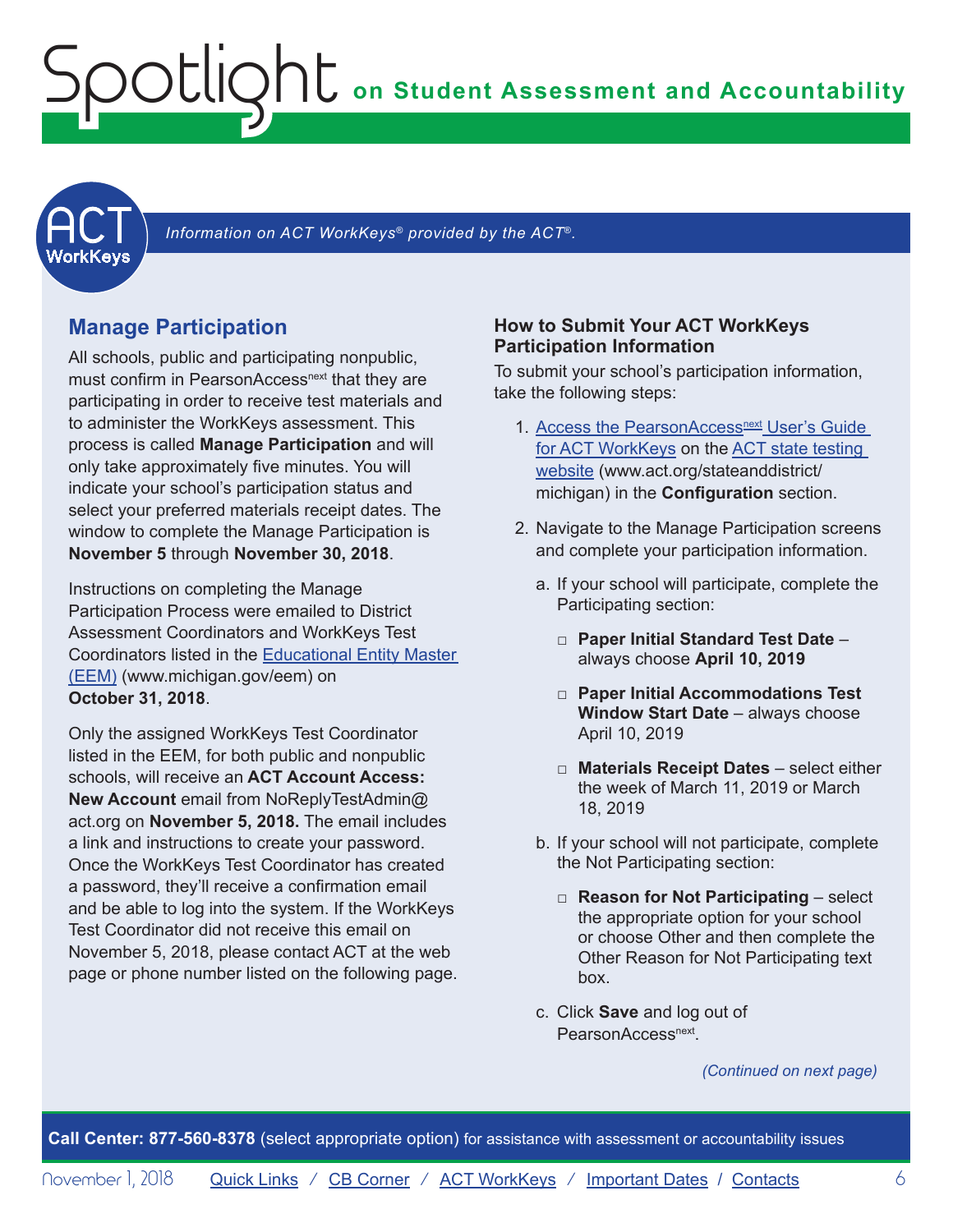#### **Deadline**

You must submit your participation information by **Friday, November 30, 2018**.

## **Contacting ACT**

If you have questions, you may:

- 1. contact ACT via the [Contact Us web page](http://www.act.org/aap/state/contact.html) (<www.act.org/aap/state/contact.html>)
- 2. call ACT at 800-553-6244, 9:30 AM 6:00 PM ET
	- standard time: ext. 2800
	- accommodations: ext. 1788
- 3. email accommodations questions to [ACTStateAccoms@act.org](mailto:ACTStateAccoms%40act.org?subject=)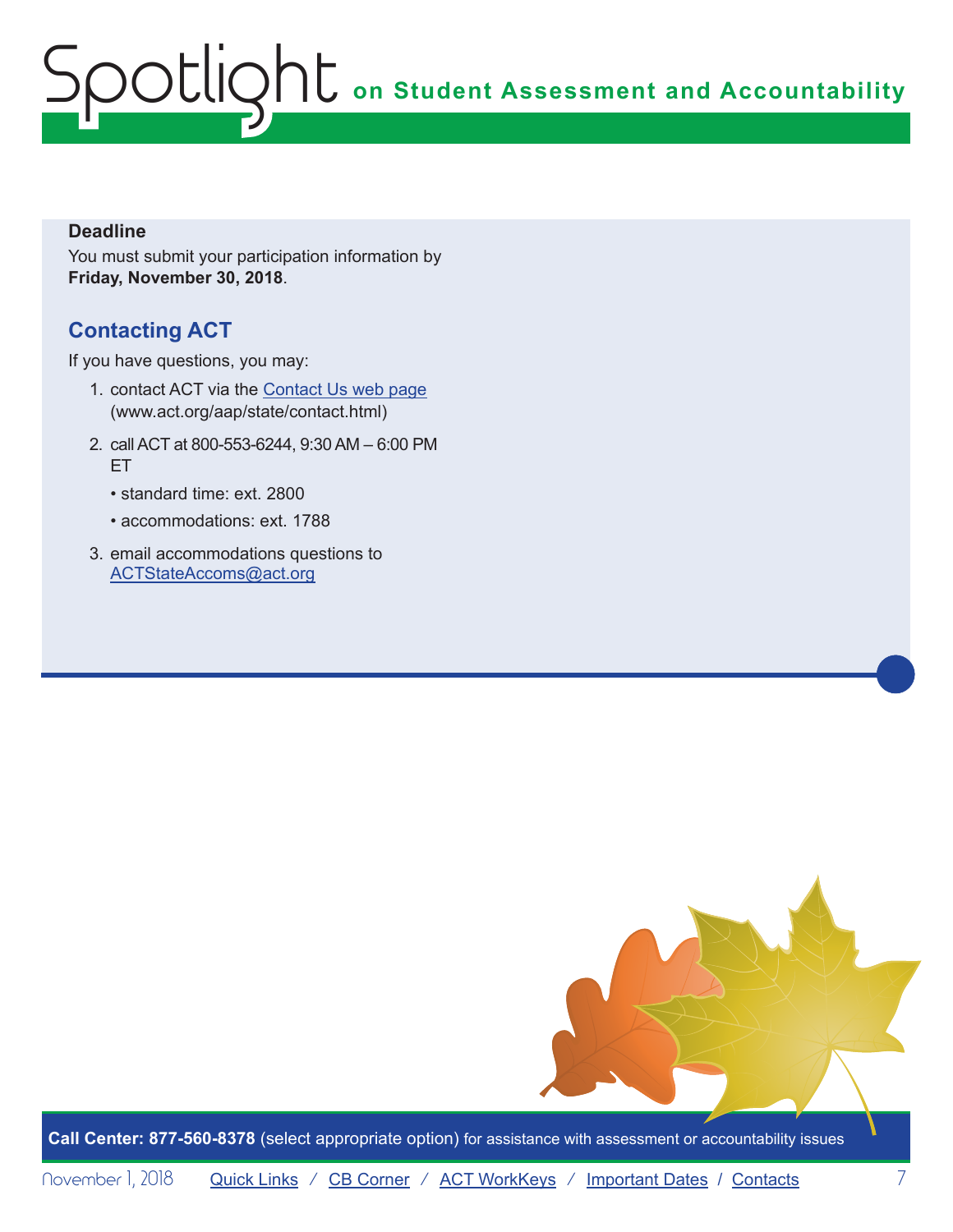## <span id="page-7-1"></span><span id="page-7-0"></span>**Important Dates**

## **Coming Next Week . . .**

**Wednesday, November 7, 2018, 1:00 – 3:00 PM**

• **Implementation Webinar** for **SAT with Essay**, **PSAT 8/9 for grades 8 and 9**, and **PSAT 10** [Click to Register](http://www.tinyurl.com/2019MichiganImplementation)

## **November 2018**

#### **M-STEP, MI-Access, and WIDA**

#### **Now – November 20, 2018**

• **M-STEP, MI-Access FI, and WIDA** Online Testing Waiver request window

### **SAT and PSAT**

#### **Now – November 30, 2018**

• **SAT and PSAT** Intent to Participate window

#### **Now – December 14, 2018**

• **SAT and PSAT** Off-Site Testing Request window

### **ACT WorkKeys**

#### **November 5 – 30, 2018**

• **ACT WorkKeys** Manage Participation window

### **MME and Grade 8**

#### **November 27, 2018, 10:00 – 11:00 AM:**

• **MME and High School Assessments Q&A Webinar** [Join the Webinar](https://michiganmde.webex.com/mw3300/mywebex/default.do?service=1&siteurl=michiganmde&nomenu=true&main_url=%2Fmc3300%2Fe.do%3Fsiteurl%3Dmichiganmde%26AT%3DMI%26EventID%3D397749447%26UID%3D515357442%26Host%3DQUhTSwAAAATAL3hXaWJPOfQw3SR9WG2vLujpA5u-kWNgzrRkS02pZzQuRlgcULc7Crl6s3CX5Os7Os0EqvObbXl5Jd4OLcy30%26FrameSet%3D2%26MTID%3Dm972fcc896333de692704026c31c159f4) Access code (case sensitive): etX8ygRT

#### **Audio Conference Call-in number:**

1-877-336-1831 (Toll-free) OR 1-404-443-6397 Access Code: 874 442 5

#### **November 27, 2018, 11:00 AM – 12:00 PM**

• **Grade 8 Assessments Q & A Webinar** [Join the Webinar](https://michiganmde.webex.com/mw3300/mywebex/default.do?service=1&siteurl=michiganmde&nomenu=true&main_url=%2Fmc3300%2Fe.do%3Fsiteurl%3Dmichiganmde%26AT%3DMI%26EventID%3D397749447%26UID%3D515357442%26Host%3DQUhTSwAAAATAL3hXaWJPOfQw3SR9WG2vLujpA5u-kWNgzrRkS02pZzQuRlgcULc7Crl6s3CX5Os7Os0EqvObbXl5Jd4OLcy30%26FrameSet%3D2%26MTID%3Dm972fcc896333de692704026c31c159f4) Access code (case sensitive): etX8ygRT

#### **Audio Conference Call-in number:** 1-877-336-1831 (Toll-free) OR 1-404-443-6397 Access Code: 874 442 5

## **WIDA Workshops**

#### **Tuesday, November 13, 2018, 1:00 – 2:00 PM CT:**

• **WIDA Technology Coordinator – Support for Test Administrators Pre-Testing Webinar**

#### **Tuesday, November 13, 2018:**

- **WIDA ACCESS for ELLs Online Test Administration Training – Library of Michigan, Lansing**
	- w **Morning Session:** 9:00 12:00 [Register for this workshop](https://www.eventbrite.com/e/wida-access-for-ells-online-test-administrator-training-morning-session-tickets-49553241078)
	- w **Afternoon Session**: 1:00 4:00 [Register for this workshop](https://www.eventbrite.com/e/wida-access-for-ells-online-test-administrator-training-afternoon-session-tickets-49553858926)

#### **Wednesday, November 14, 2018: WIDA ACCESS for ELLs Online Test Administration Training – Van Buren ISD,**

#### **Lawrence, MI**

- **Morning Session:** 9:00 12:00 [Register for this workshop](https://www.eventbrite.com/e/wida-access-for-ells-online-test-administrator-training-morning-session-registration-49556628209)
- **Afternoon Session**: 1:00 4:00 [Register for this workshop](https://www.eventbrite.com/e/wida-access-for-ells-online-test-administrator-training-afternoon-session-tickets-49554099646)

*(Continued on next page)*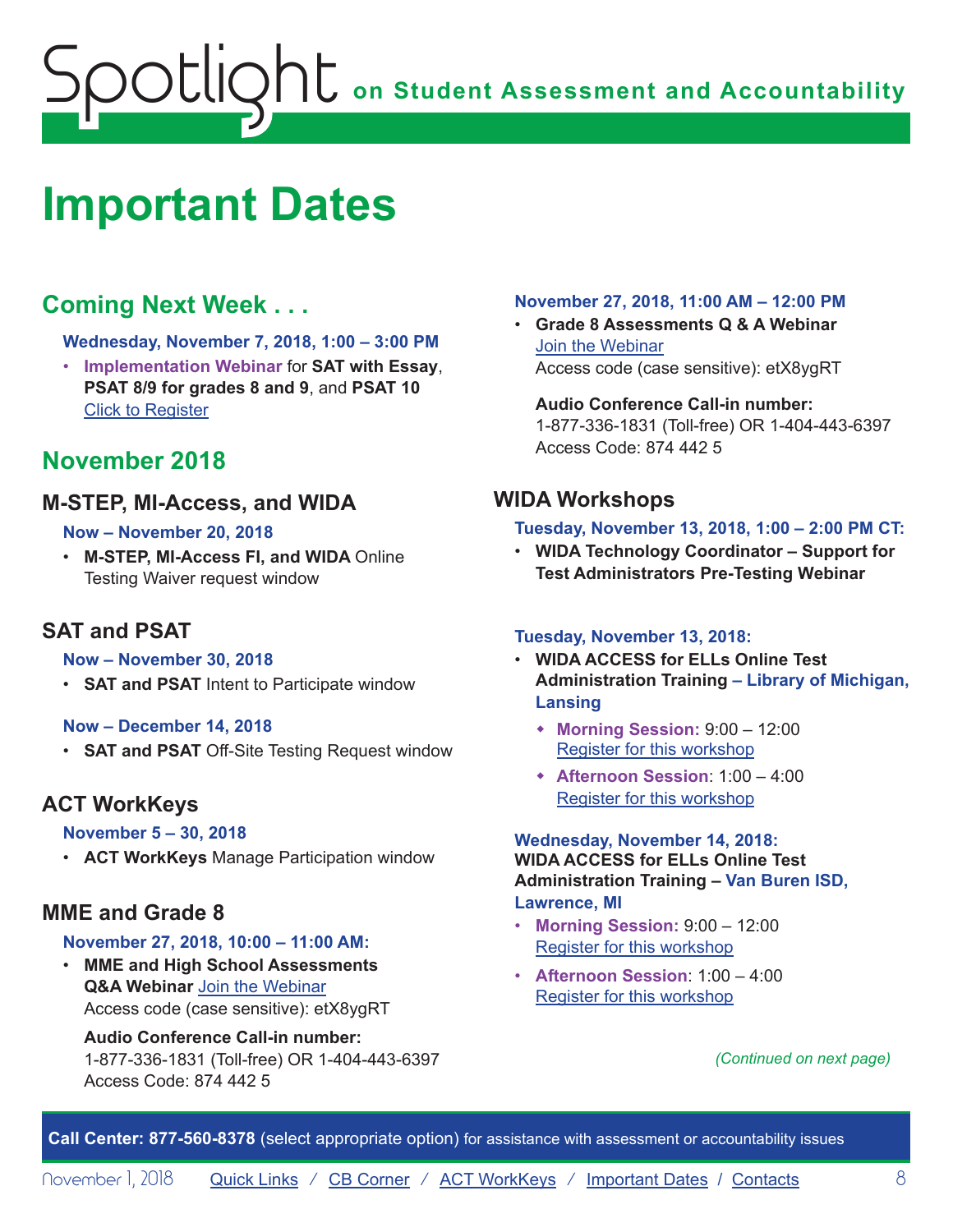## **November 2018 (continued)**

#### **WIDA Workshops (continued)**

#### **Thursday, November 15, 2018:**

- **WIDA MODEL Paper Test Administration Training – Van Buren ISD, Lawrence, MI**
- **All-day session:** 9:00 AM 4:00 PM Register for this workshop

## **December 2018**

#### **December 5, 2018, 10:00 AM ET**

• **DRC Technology Coordinator Webinar** Click to join the webinar and enter meeting number **802 965 089**:

## **SAT and PSAT**

**December 5, 2018, 10:00 – 11:00 AM**

• **Accommodations and English Learner Supports Webinar** for **SAT with Essay**, **PSAT 8/9 for grades 8 and 9**, and **PSAT 10** Click to Register

## **January 2019**

#### **Thursday, January 1, 2109, 1:00–2:00 PM CT:**

• **WIDA Technology Coordinator – During Testing: Technology Troubleshooting Webinar**